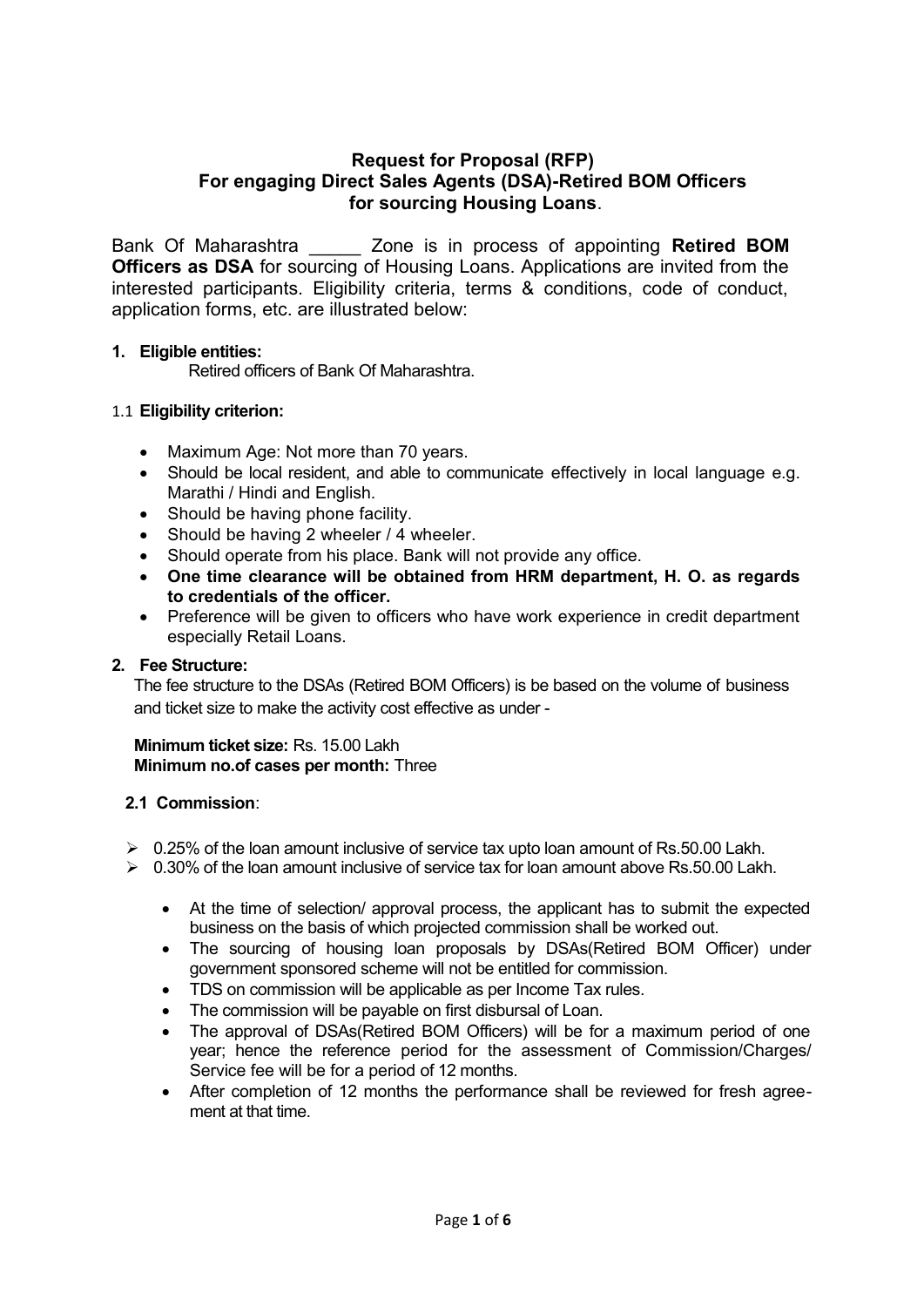## **3. Job profile of DSAs:**

- $\triangleright$  Obtain leads on Home Loan requirements of individuals from various sources, viz. builders, municipal approvals, web sites, print media etc.
- $\triangleright$  Meet intending Home Loan borrowers at a place and time convenient to them and explain Home Loan product details.
- $\triangleright$  Fill in Home Loan applications and obtain all the requisite documents, and deliver these to the Branch for further processing.
- $\triangleright$  Follow up of the application till disbursement.

**The role of DSAs-(Retired BOM Officers) is limited to the sourcing of proposal only. KYC verification, pre-sanction survey, appraisal, documentation, disbursement and Post- sanction visit in respect of Home Loans are to be done by the Branches.**

#### **4. Other terms & conditions:**

4.1 Business target :

- $\triangleright$  The DSAs (Retired BOM Officers) should bring in minimum three proposals per month worth Rs.50.00 lakh.
- $\triangleright$  If the DSA (Retired BOM Officers) fail to bring in minimum business as above in 6 months his services will stand automatically terminated. But he will be paid commission for the proposals already mobilized.
- 4.2 Empanelment of DSAs will be purely on temporary basis.

4.3 Empanelment of DSAs -(Retired BOM Officers) will be done through entering into an Agreement cum Indemnity in Banks format and will be stamped in accordance with the Stamp Act in force in the State of \_\_\_\_\_\_\_\_\_\_\_\_. The cost of Stamps will be borne by the DSA-(Retired BOM Officer)

4.4 The DSA- (Retired BOM Officers) is bound to follow code of conduct (Annexure – I) or any other codes set by bank in this regard from time to time.

4.5 DSAs-(Retired BOM Officers) will be under the administrative control of the Zonal Offices.

4.6 The Zonal Managers will allocate branches in specific area of operation to DSA - (Retired BOM Officers) and nominate the Branch where the Home Loan Proposals sourced by the DSAs-(Retired BOM Officers) will be recorded.

4.7 A Photo **ID Card** will be issued by Zonal Office, which should invariably shown to prospective customers while visiting them.

4.8 The approval for appointment of DSAs/ DSA -(Retired BOM Officers) shall be for one year. The same shall be reviewed after one year for fresh agreement based on the guidelines that prevail at the time of renewal.

4.9 Zonal managers will hold quarterly Performance Reviews of DSAs (Retired BOM Officers).

4.10The Branch heads of ELBs/ VLBs will also review the performance of DSAs (Retired BOM Officers) linked to their branches at monthly intervals.

**Application form for engaging of Direct Selling Agents (DSAs) for housing loans is in Annexure-II.**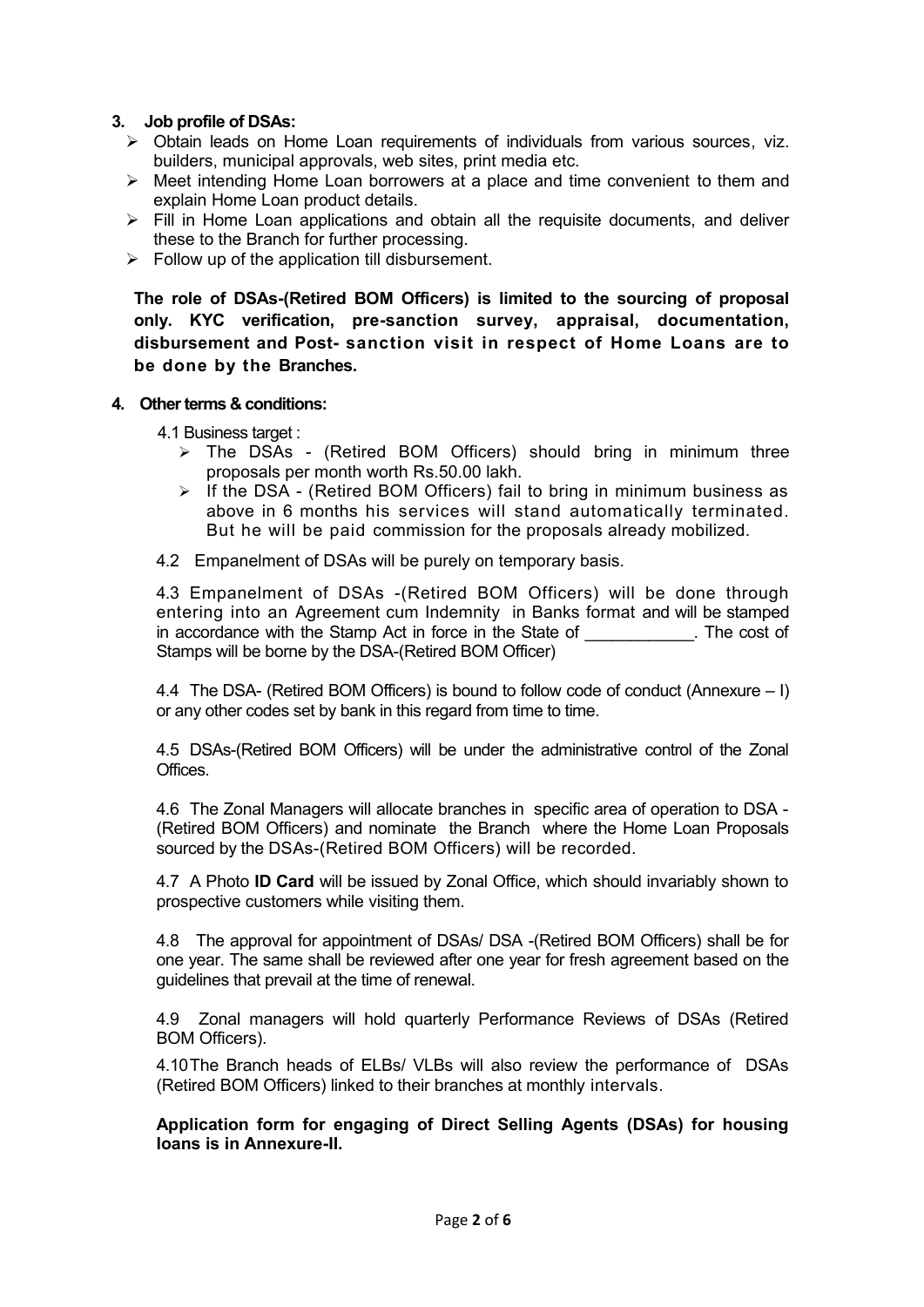## **Model Code of Conduct for DSAs-(Retired BOM Officers) :**

#### **1. Tele-calling a Prospect (a prospective customer):**

A prospect is to be contacted for sourcing a bank product or bank related product only under the following circumstances:

- · When prospect has expressed a desire to acquire a product through the Bank's Internet site/call centre/Branch or through the Relationship Manager at the bank or has been referred to by another prospect/customer or is an existing customer of the bank who has given consent for accepting calls on other products of the bank.
- · When the prospect's name/telephone no/ address is available & has been taken from one of the lists/directories/databases approved by the DSA, after taking his/her consent.
- He should not call a person whose name/number is flagged in any "do not disturb" list made available to him/her

#### **2. When you may contact a prospect on telephone.**

Telephonic contact must normally be limited between 0930 Hrs and 1900 Hrs. However, it may be ensured that a prospect is contacted only when the call is not expected **to** inconvenience him/her. Calls earlier or later than the prescribed time period may be placed only when the prospect has expressly authorized DSA-(Retired BOM Officers) to do so either in writing or orally

#### **3. Can the prospect's interest be discussed with anybody else?**

DSA-(Retired BOM Officers) should respect a prospect's privacy. The prospect's interest may normally be discussed only with the prospect and any other individual/family member such as prospect's accountant/secretary /spouse, authorized by the prospect.

#### **4. Leaving messages and contacting persons other than the prospect.**

Calls must first be placed to the prospect. In the event the prospect is not available, a message may be left for him/her. The aim of the message should be to get the prospect to return the call or to check for a convenient time to call again. Ordinarily, such messages may be restricted to:

- · Please leave a message that (Name of Officers) representing Bank of Maharashtra called and requested to call back at (phone number).
- · As a general rule, the message must indicate that the purpose of the call is regarding selling or distributing a bank product of Bank of Maharashtra

#### **5. No misleading statements/misrepresentations permitted DSA\_Retirec BOM Officer)** should not -

- · Mislead the prospect on any service / product offered;
- · Mislead the prospect about his business, or falsely represent himself.
- · Make any false / unauthorized commitment on behalf of Bank for any facility/service.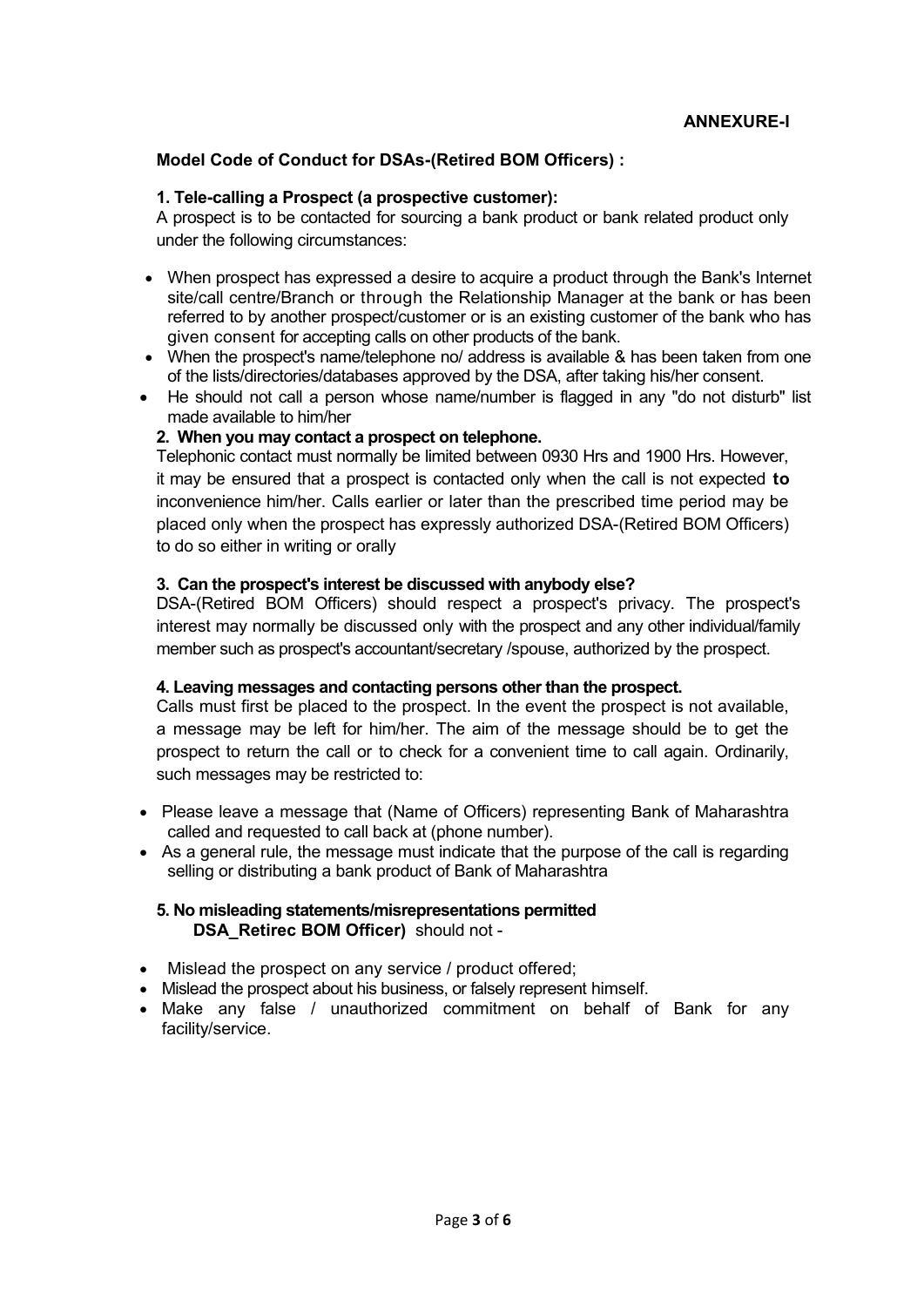## **6. Telemarketing Etiquettes :**

## **PRE CALL**

- · No calls prior to 0930 Hrs or post 1900 Hrs unless specifically requested No serial dialing
- No calling on lists again & again once list is cleared.

## **DURING CALL**

- Identify yourself, in which capacity you are calling
- Request permission to proceed
- · If denied permission, apologize and politely disconnect
- State reason for your call
- Always offer to call back on landline, if call is made to a cell number
- Never interrupt or argue
- · To the extent possible, talk in the language which is most comfortable to the prospect --Keep-the-conversation limited to business matters
- · Check for understanding of "Most Important Terms and Conditions" by the customer if he plans to buy the product
- Reconfirm next call or next visit details
- Provide your telephone no, bank Officers contact details if asked for by the customer.
- Thank the customer for his/her time

## **POST CALL**

- · Customers who have expressed their lack of interest for the offering should not be called for the next 3 months with the same offer
- Provide feedback to the bank on customers who have expressed their desire to be flagged "Do Not Disturb"
- Never call or entertain calls from customers regarding products already sold. Advise them to contact the Customer Service Staff of the bank.

## **7. Gifts or bribes**

**DSA-(Retired BOM Officer)** must not accept gifts from prospects or gratification of any kind. Any **DSA-(Retired BOM Officer)** offered a bribe or payment of any kind by a customer must report the offer to his/her management.

## **8. Precautions to be taken on visits/ contacts**

## **DSA-(Retired BOM Officer) should**

- · Respect personal space maintain adequate distance from the prospect.
- · Not enter the prospect's residence/office against his/her wishes;
- · Not visit in large numbers i.e. not more than one DSA-(Retired BOM Officer)
- · Respect the prospect's privacy.
- · If the prospect is not present and only family members/office persons are present at the time of the visit, he/she should end the visit with a request for the prospect to call back.
- · Provide his/her telephone number, or the concerned bank Officers' contact details, if asked for by the customer.
- · Limit discussions with the prospect to the business Maintain a professional distance.

#### **9. Other important aspects –**

**Appearance & Dress Code : DSA-(Retired BOM Officers)** must be appropriately dressed.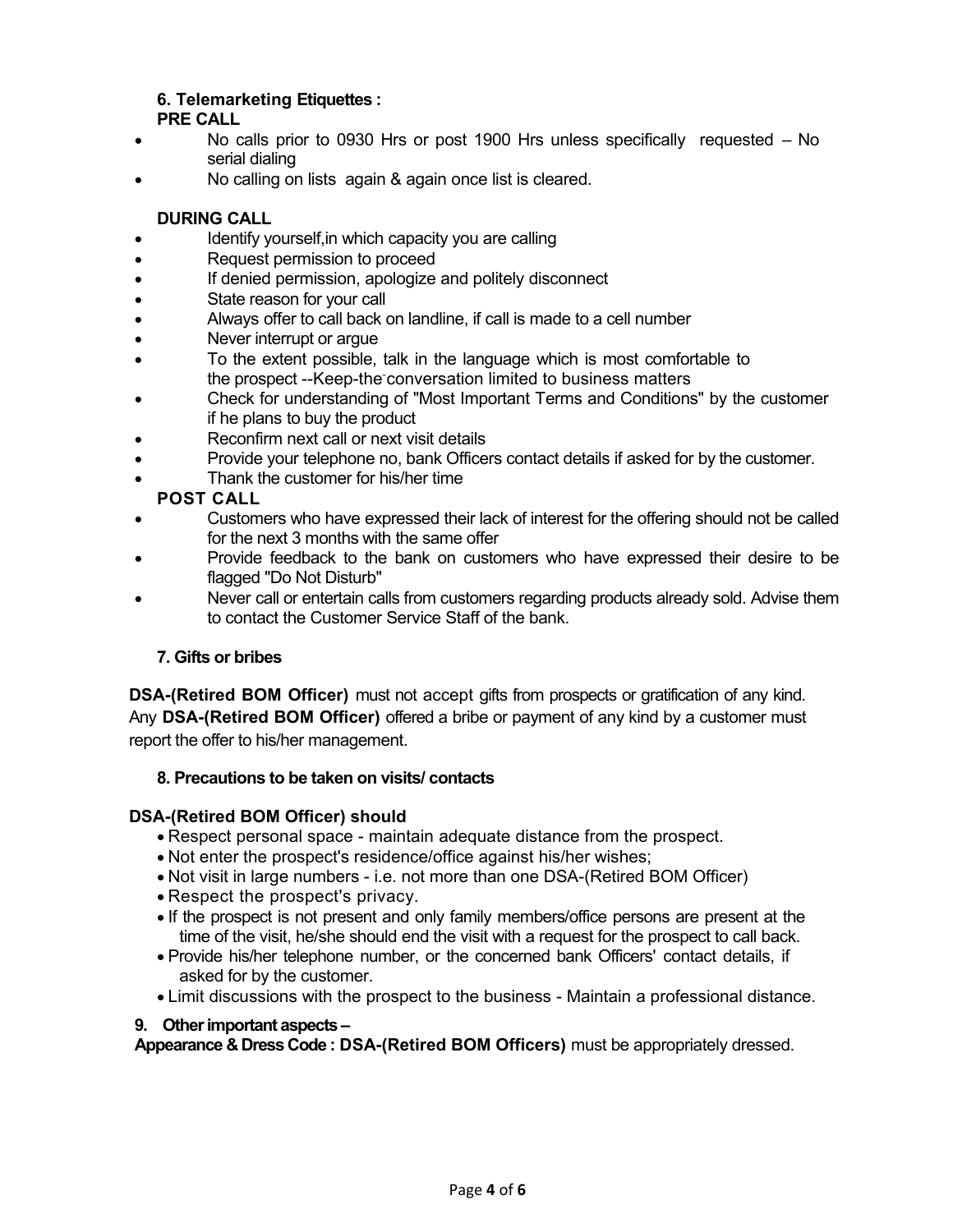Annexure-II

# **APPLICATION FORM FOR EMPANELEMENT OF DIRECT SELLING AGENTS (DSAS- Retired BOM Officer ) FOR SOURCING OF HOUSING LOAN PROPOSALS**

- **1. Name of the Retired BOM officer:**
- **2. Age:**
- **3. PF no. :**
- **4. Date of Retirement :**
- **5. Branch/Office of retirement :**
- **6. Total Service in Officer Cadre ( Give scale wise / year wise breakup ) :**
- **7. Any disciplinary action taken against you during service period with BOM : Y/N**
- **8. Is there any legal case pending against you at any court of law : Y/N**
- **9. Scale at the time of retirement:**

\_\_\_\_\_\_\_\_\_\_\_\_\_\_\_\_\_\_\_\_\_\_\_\_\_\_\_\_\_\_\_\_\_\_\_\_\_\_\_

- **10. PAN No: \_\_\_\_\_\_\_\_\_\_\_\_\_\_\_\_\_\_\_ (Submit copy of PAN card)**
- **11. Contact No.: Mobile \_\_\_\_\_\_\_\_\_\_\_\_\_\_\_\_\_\_\_ Land line: \_\_\_\_\_\_\_\_\_\_\_\_\_\_\_\_\_\_\_\_**
- **12. E-mail address:**
- **13. Residential Address:**

| <b>CITY</b>                 | <b>State</b> | PIN CODE - |
|-----------------------------|--------------|------------|
| 14. Office address (if any) |              |            |
|                             |              |            |
| <b>CITY</b>                 | <b>State</b> | PIN CODE - |

**15. Specify your experience in Credit department while working in bank:** 

#### **16. Whether any experience as DSA after retirement:**

- 1. Name of Bank / FI/HFI
- 2. Experience Years:
- 3. No. of proposals scouted in latest financial year:
- 4. Amount of loan materialized from above proposals :